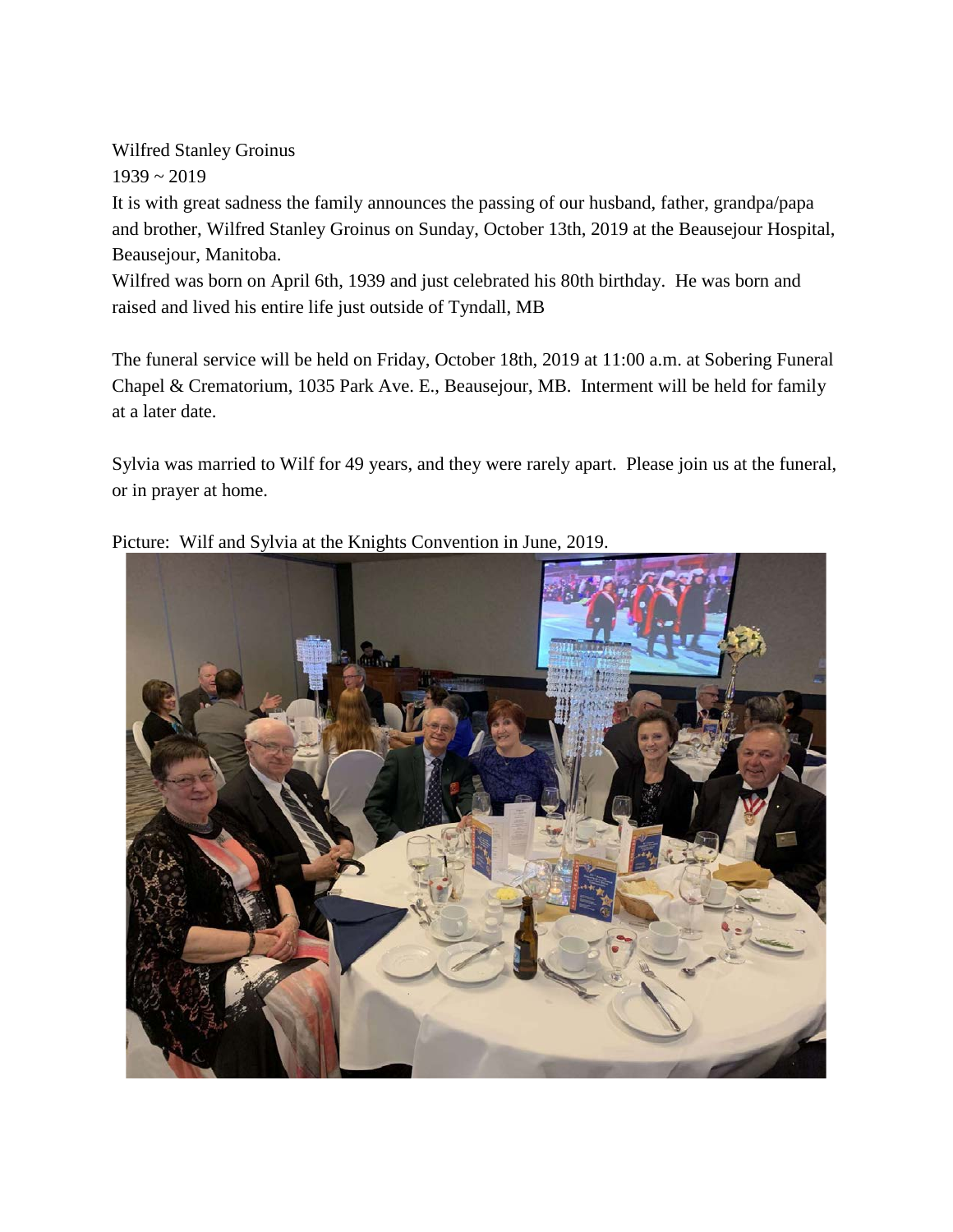## Christmas Celebration Supper at 5:00 p.m.

10

DEC

Rivers Edge Golf Course Christmas Celebration. Tuesday Dec. 10 at 5:00. Wiener schnitzel OR Roast beef with Yorkshire pudding

Includes:Vegetable Garlic mashed potato Gravy Coffee or Tea **Desert** Door prize The cost is \$21.95 plus tax. Thus \$24.60/person. Please bring the \$25.00 to the November meeting. Please let me know if you are in need fo transportation.

Are you going? [No](http://email-mg.flocknote.com/c/eJxVkEtvwjAQhH9NcrT8xPEhhyhRoIgeWkQ552EnroMNjoGEX19zrLTSfNKMRrvb5xwRzGmqcwyRQBAxHIFygACtaFmgCjNIaCZ4llCoJtcZ64IEnbukY44oZkgyxFQrWpSxtoOCQkZVCzFsM5FO-RjCdU5IkeA6Tnk-HMNn41fwryo68iFtiIoywgTnBEb28-Maxbo3y1572YWE1MEZaRNSkQTH2uJ7bdBhlB90jbHjHlbNDhRGg7P9Oe3ZsNtev9Tgtzi6xe_tYIKqT2VRFzG-uc_Sv5vuw7Pp5SAuTzN3ZvR-3Nh1eaFGTa9h2KhbdtOL0GYxelHcE5_6vAFPN8VN5iC1jc_R3eTu_fucP80WakE) [Maybe](http://email-mg.flocknote.com/c/eJxVUEuPgjAY_DV4JH1QSg8cfISo2VVX1zXrDWiBClIprYC_futxk0lmvkwy82V4TCFGNJjJGAHIIIAEORFQH_rBKljO4QoRgIOI0cgLQNGovG6VEX6u7rMqpoTwKEsDRkLGCcEFSQGFSGRZQBnHfNbElTGP3sNzDyUOy8vHyXymevL_RTlHPEVrHMMIE0YpBk7r_vlwdE-nTLxPwaUWufFwYlQtWg-vsIdc8vwCS7iVYH842O8kzAAdOrz0f29XcbNnvtlM-8OCXW2XoyQZbrYHatp2efvT7o9rfTSPeXiGJ-mPX4N4nh_V6hRmfD0Ytdvt7OLlj1fr6vctVge49FBoe6Hf5bYcUi5Kdh_qPq8rrauwncYXTIvmVZZh0UWdHJmsx1qOBdVYz3Sc-oNq3PO9EbJ1k8q8UZa_R_gDPER-kw) No Maybe

## IT'S A PARTY!

Thank you for the generous support of The Northern Missions and all the school supplies and religious items such as rosaries that were donated. You have no idea how many boxes and bags that I have! My truck will be full as I drop it off on Saturday. Saint Mary is always so supportive for our requests for assistance and I am grateful.

Our next drive will include collecting winter items to go with the Coats for Kids Campaign. CWL made a donation of \$300.00 for coats to the Knights and they were most grateful.

**CWL PRAYER FOR RENEWAL:** Our New Prayer for our monthly Meetings:

God of new beginnings, ever faithful God, We thank You for your constant care for the women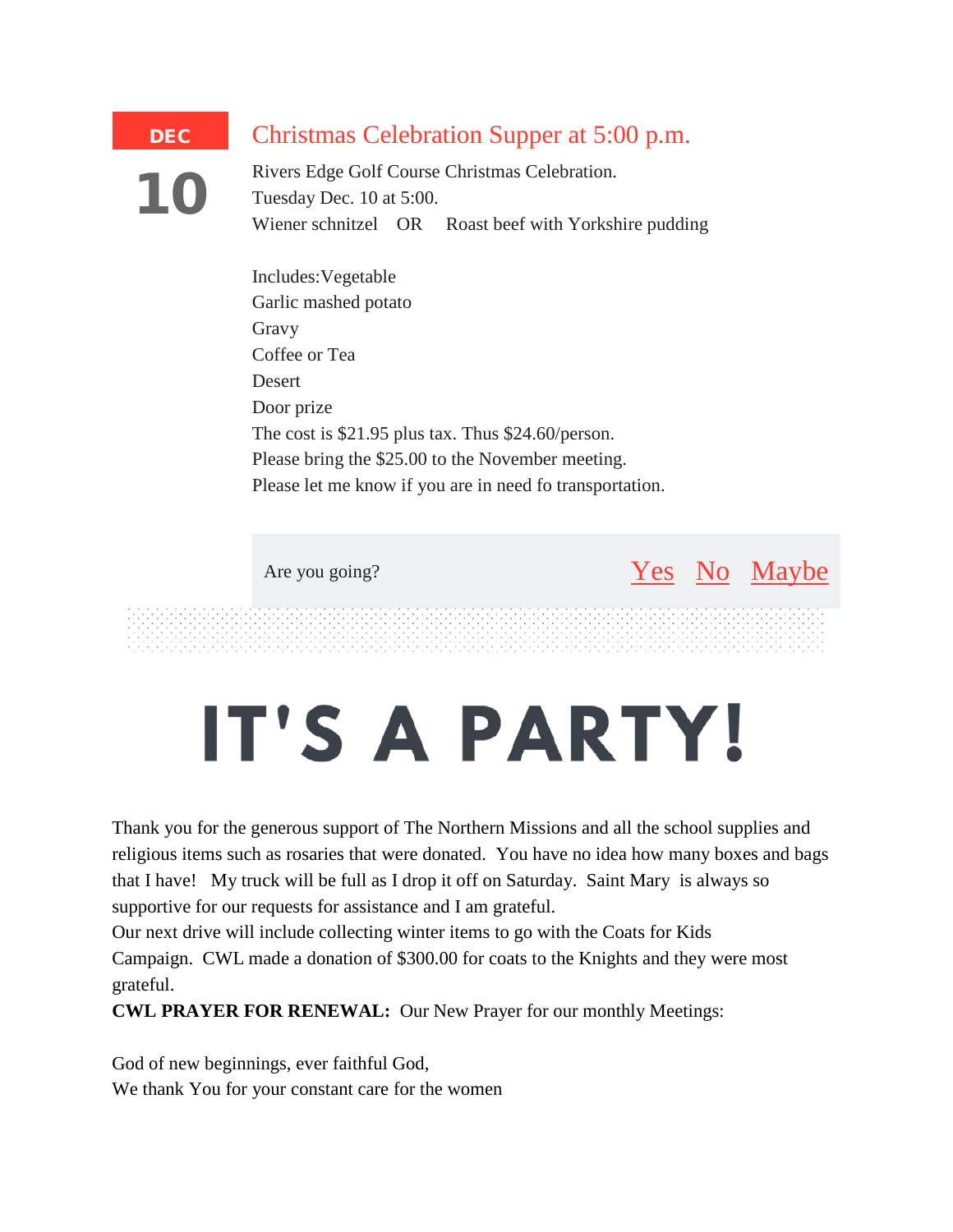of the Catholic Women's League of Canada.

We have sought to see You in faith by service to your people.

Under the guidance of the Holy Spirit and with the help of Our Lady of good Counsel, we continue to discern Your call to seek justice and build Your Kingdom on earth each day.

We ask guidance as we plan the evolution of the Catholic Women's League of Canada. Grant us wisdom, the grace of discerment, and strength.

May each of us open her heart and mind to Your will and welcome the new life You bring to the League.

We ask this through Jesus, Your beloved SOn and Our Lord, Who lies and regns with You and the Holy Spirit, God forever and ever.

## Amen.



We had our first meeting this morning, October 15th, with 3 members of The Saint Boniface Diocesan to plan our April 25th Saint Boniface Diocesan Convention and Banquet. A big thank